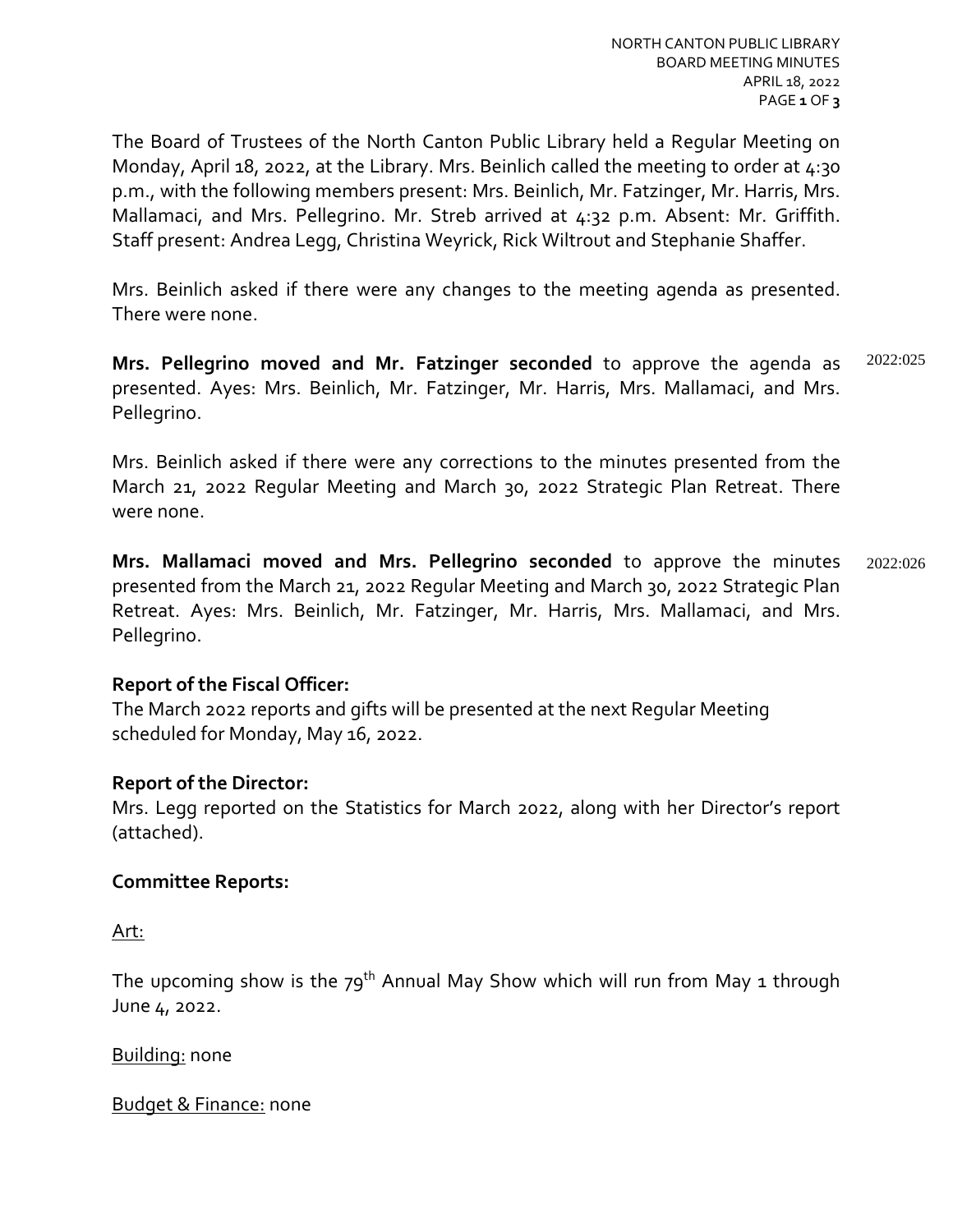# Personnel: none

## Strategic Planning:

Mrs. Legg reported on the Board Retreat held on Wednesday, March 30, from 4:00 – 8:00 p.m. A rough draft was created and will be used to guide the Leadership Retreat scheduled for April 28, 2022 from noon to 4:00 p.m.

Nominating: none

Negotiating: none

Records Retention: none

Communications: none

**Old Business: none** 

#### New Business:

Mrs. Legg and Mr. Wiltrout reported on security cameras that will be purchased and installed by Look Communications based out of Newark, Ohio. The major areas of concern are: highly congregated areas, entrances and parking lots. The parts are estimated to arrive in late June. A Security Camera Policy addressing the access and retrieval of recorded digital video images will be created and submitted to the Board for approval prior to the installation of the cameras this summer.

**Staff Presentation: none** 

Public Presentation**:** none

## **Next Meeting:**

The next regular meeting of the North Canton Public Library Board of Trustees is scheduled to be Monday, May 16, 2022 at 4:30 p.m.

## **Executive Session:**

**Mr. Streb moved and Mr. Fatzinger seconded** to adjourn to executive session at 5:00 p.m. to consider the following: 2022:027

- preparing for, conducting, or reviewing negotiations or bargaining sessions with public employees concerning their compensation or other terms and conditions of their employment
- the appointment, employment, dismissal, discipline, promotion, demotion, or compensation of a public employee or official.